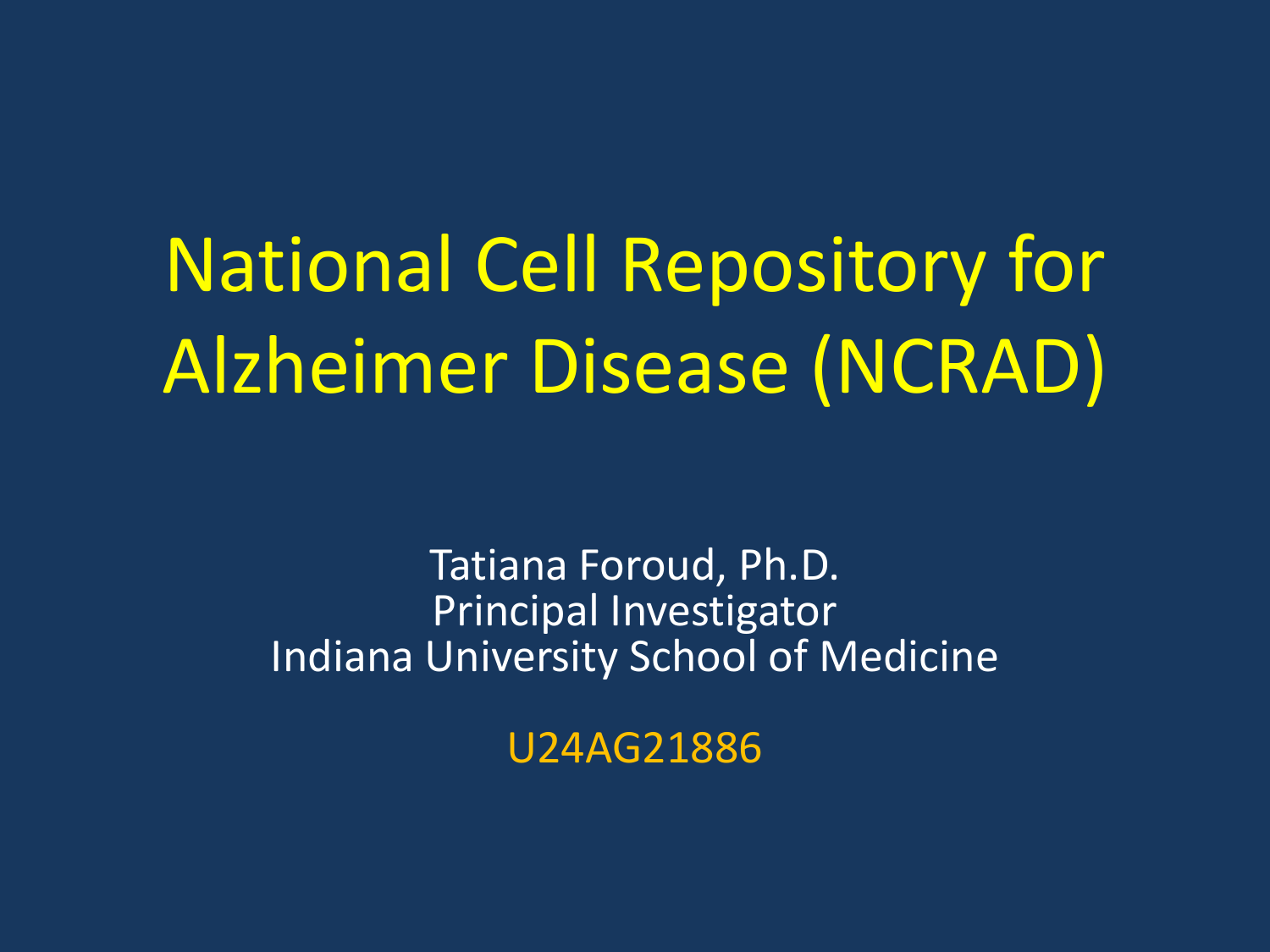

Samples from 21,415 ADC subjects at NCRAD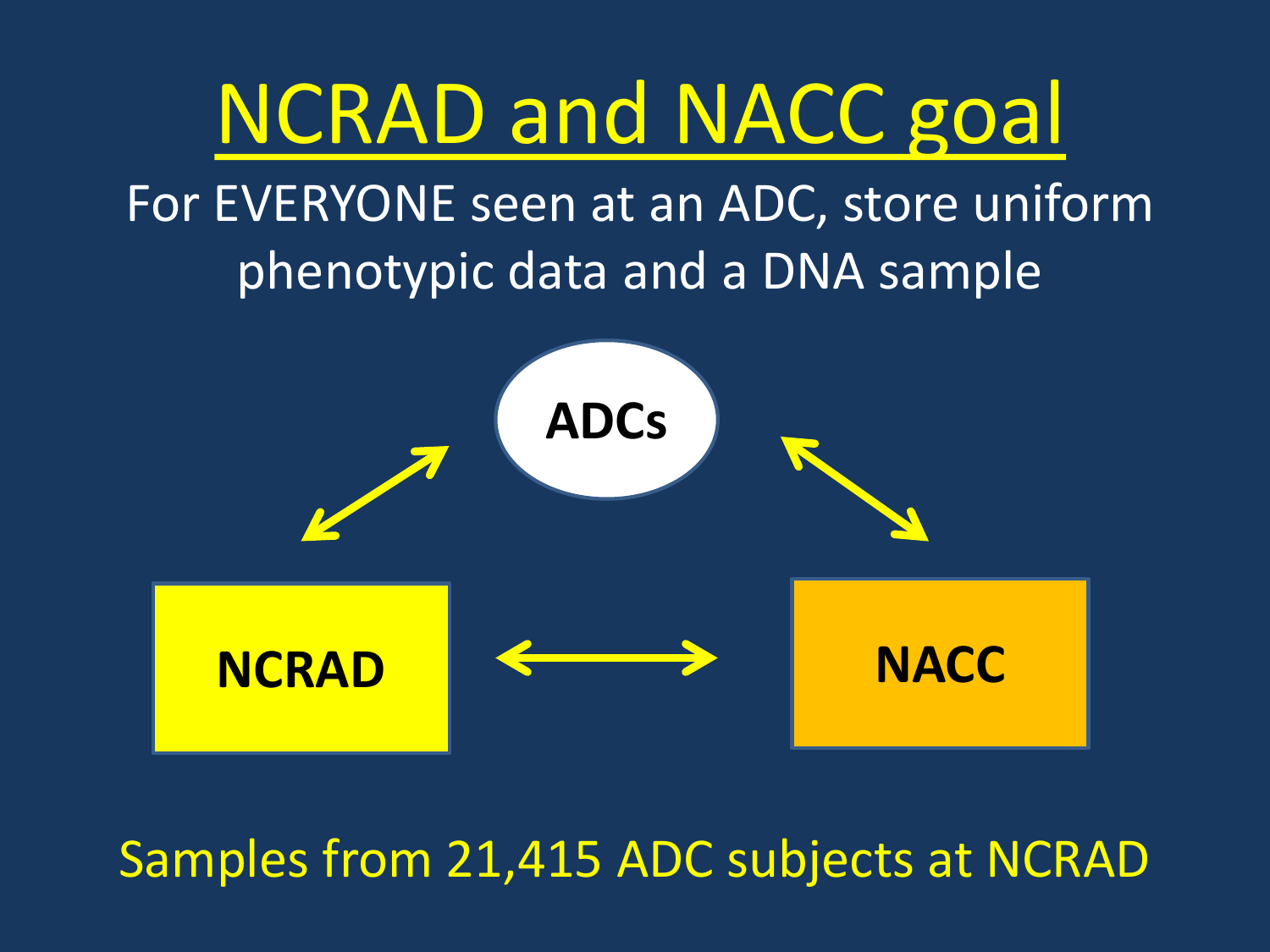## Data from Samples at NCRAD

- NCRAD continues to *APOE genotype* and return data for all ADC samples submitted
	- Genotypes for over 2,500 samples posted in August
- *GWAS* data from some subjects
	- Posted as plink files
	- Planning to offer excel format of genotypes for confirmed SNP associations
- *Sequencing* (WES, WG)
	- Coming soon….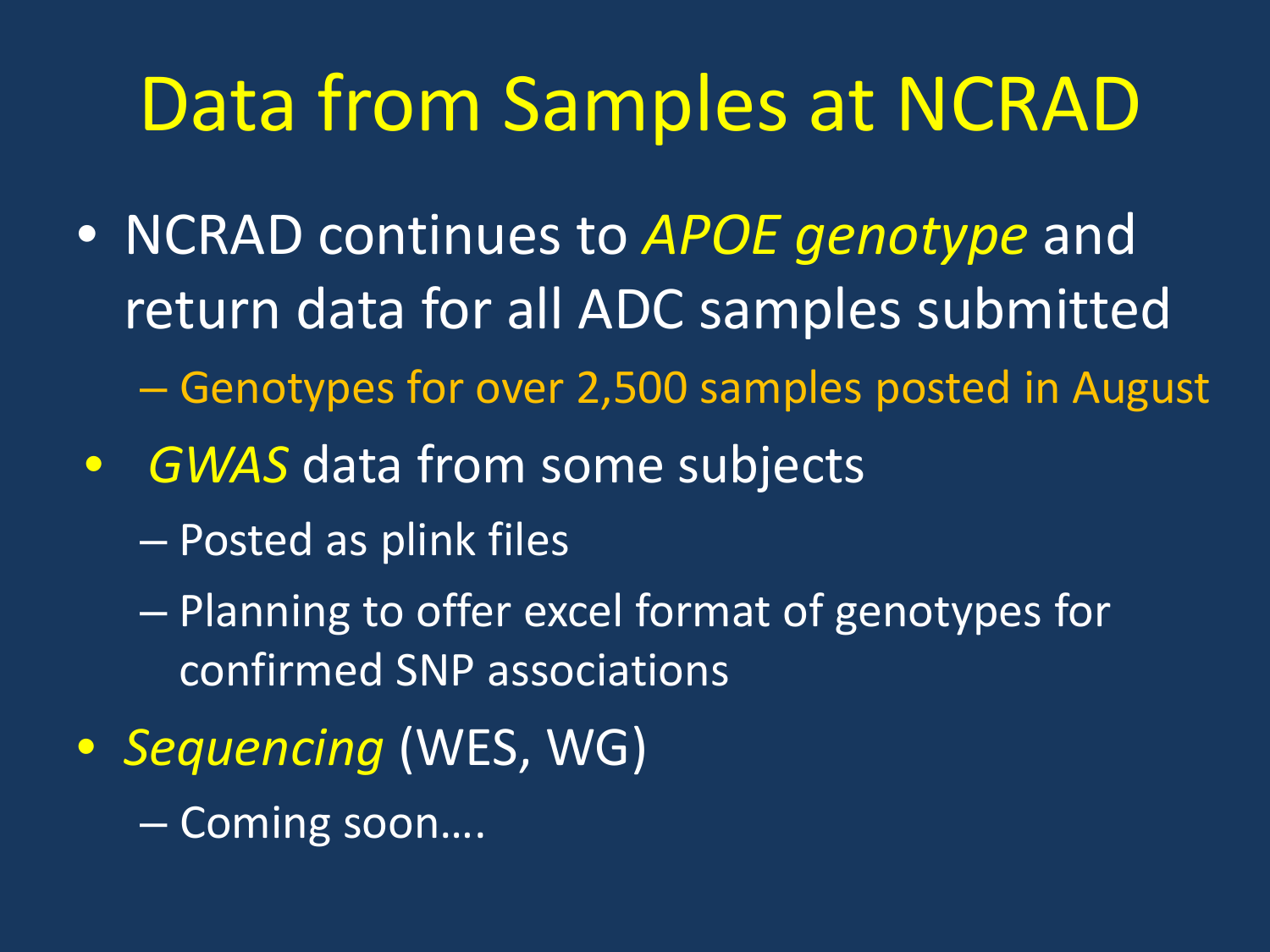### ADGC GWAS Data

See **www.niagads.org/adgc** for more information Or just contact NIAGADS **data@niagads.org**

- 13 datasets available at NIAGADS *GWAS data / Phenotype / Imputation Naj et al. Nature Genetics 2011 Summary Statistics*
- IGAP (Lambert et al. Nature Genetics 2013) – **go.nature.com/tumaG2** has the following URL to data access

http://www.pasteurlille.fr/en/recherche/u744/Igap stage1.zip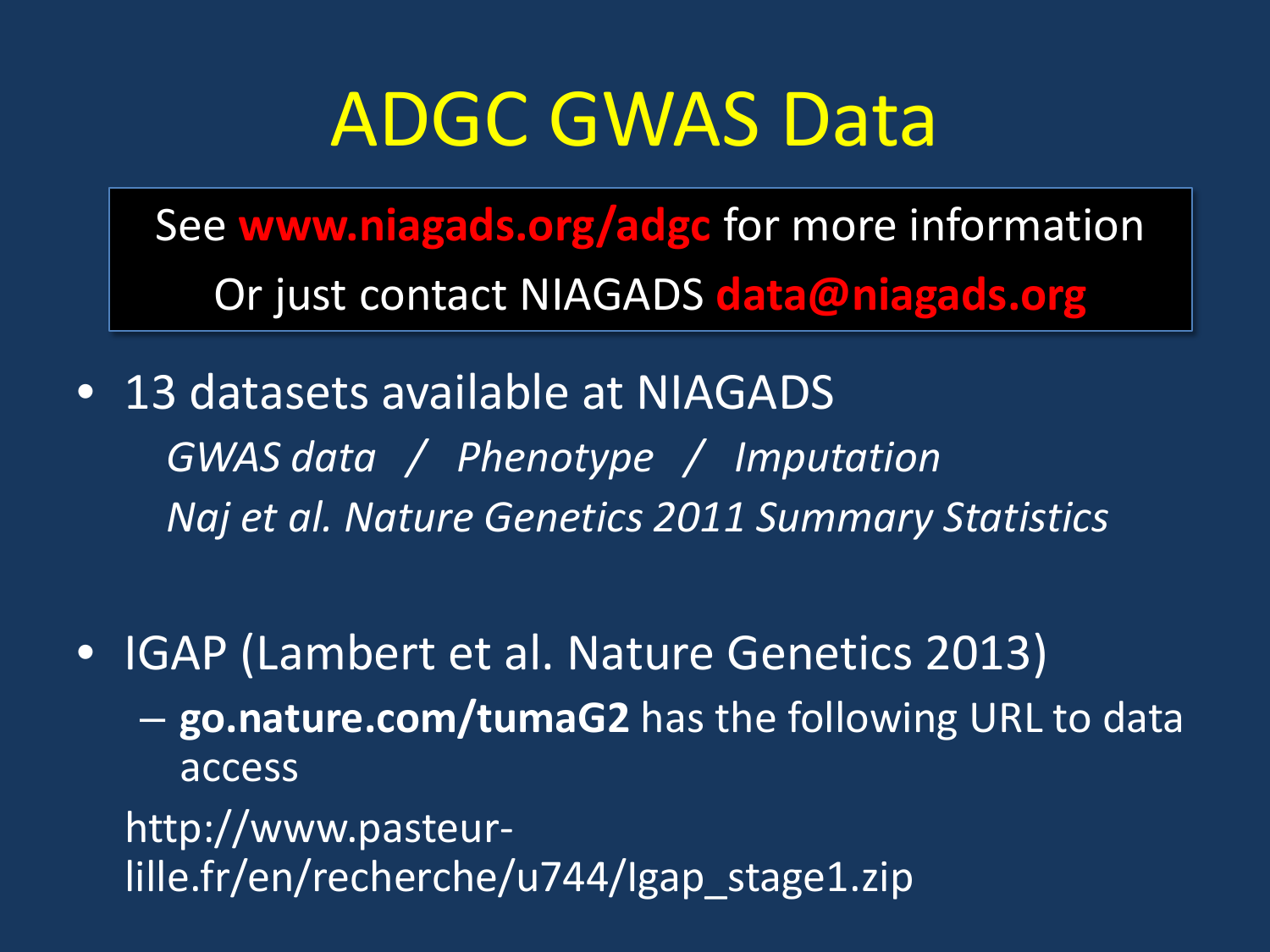### NCRAD Survey

- NCRAD preparing for competitive renewal in 2015
- Survey to users and non-users to seek input
- Have received responses from ~70 individuals to date
	- Gathering useful information for future directions including additional disease types, minority populations etc.

*https://redcap.uits.iu.edu/survey/?s=h5AKCziYRz*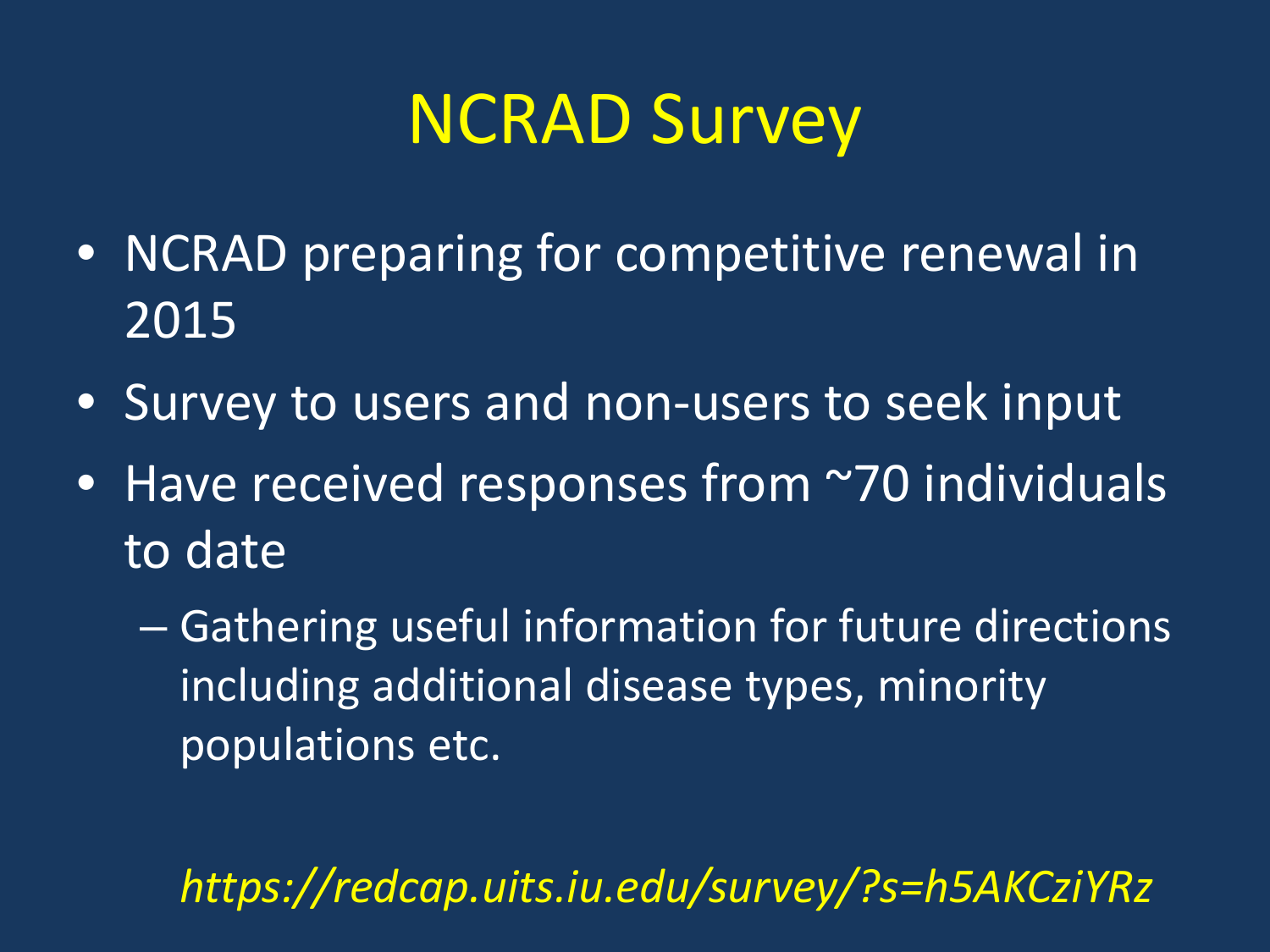### Alzheimer Disease Sequencing Project (ADSP)

#### **Discovery Phase**

#### **Replication Phase**

Whole Genome Sequencing (WGS) 578 individuals from 111 families

Targeted Sequencing 50,000 individuals ~25,000 cases; 25,000 controls

Whole Exome Sequencing (WES) 10,939 individuals 5,963 cases; 4,976 controls

Further Follow-up with the ADGC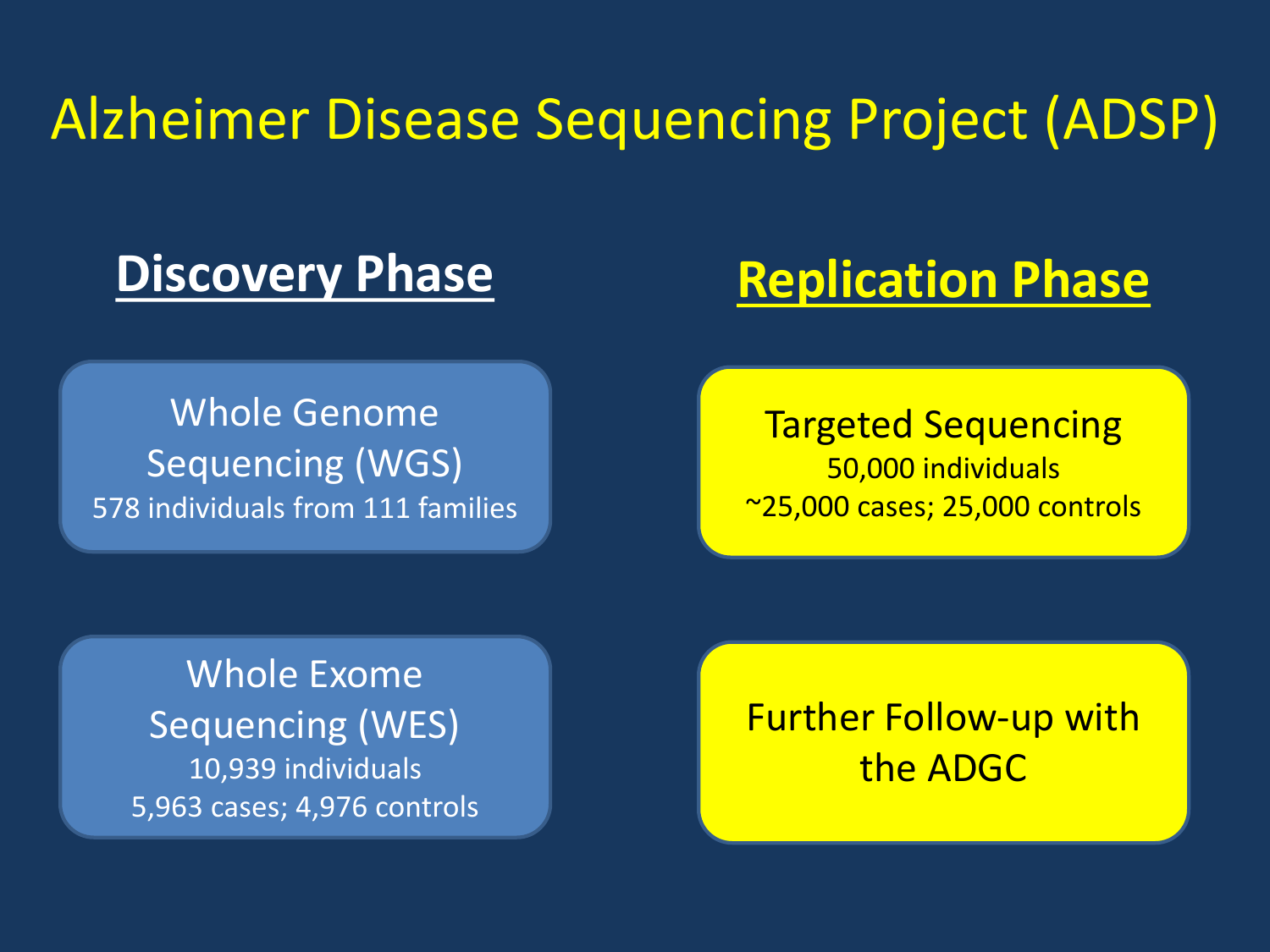### ADSP Replication Phase

- How to find 50,000 samples?
	- Samples used in WES may be reused
	- New samples sent in
	- ADC MDS lists
- ADSP Replication Working Group
	- Co-Chairs:
		- Tatiana Foroud ADC cohorts
		- Richard Mayeux minority cohorts
		- Sudha Seshadri epidemiological cohorts (US and Europe)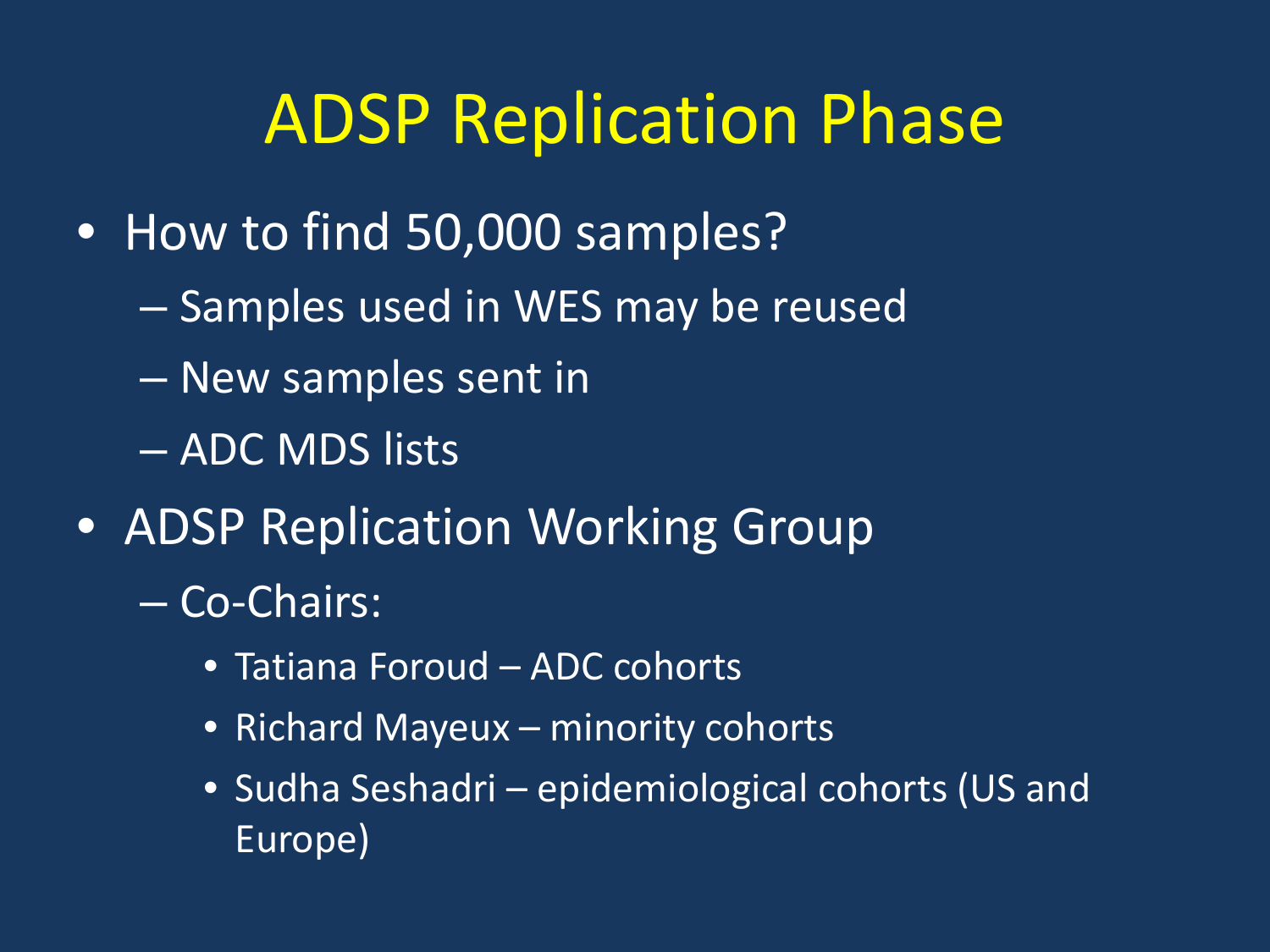### ADSP Replication Phase

#### • UDS subjects

- Continuing to select subjects from this list
- MDS lists
	- NACC provided lists to each ADC
	- Includes individuals reported to have DNA but not on previous NACC-generated lists
	- Sites asked to help identify how many cases/controls with at least 5ug of DNA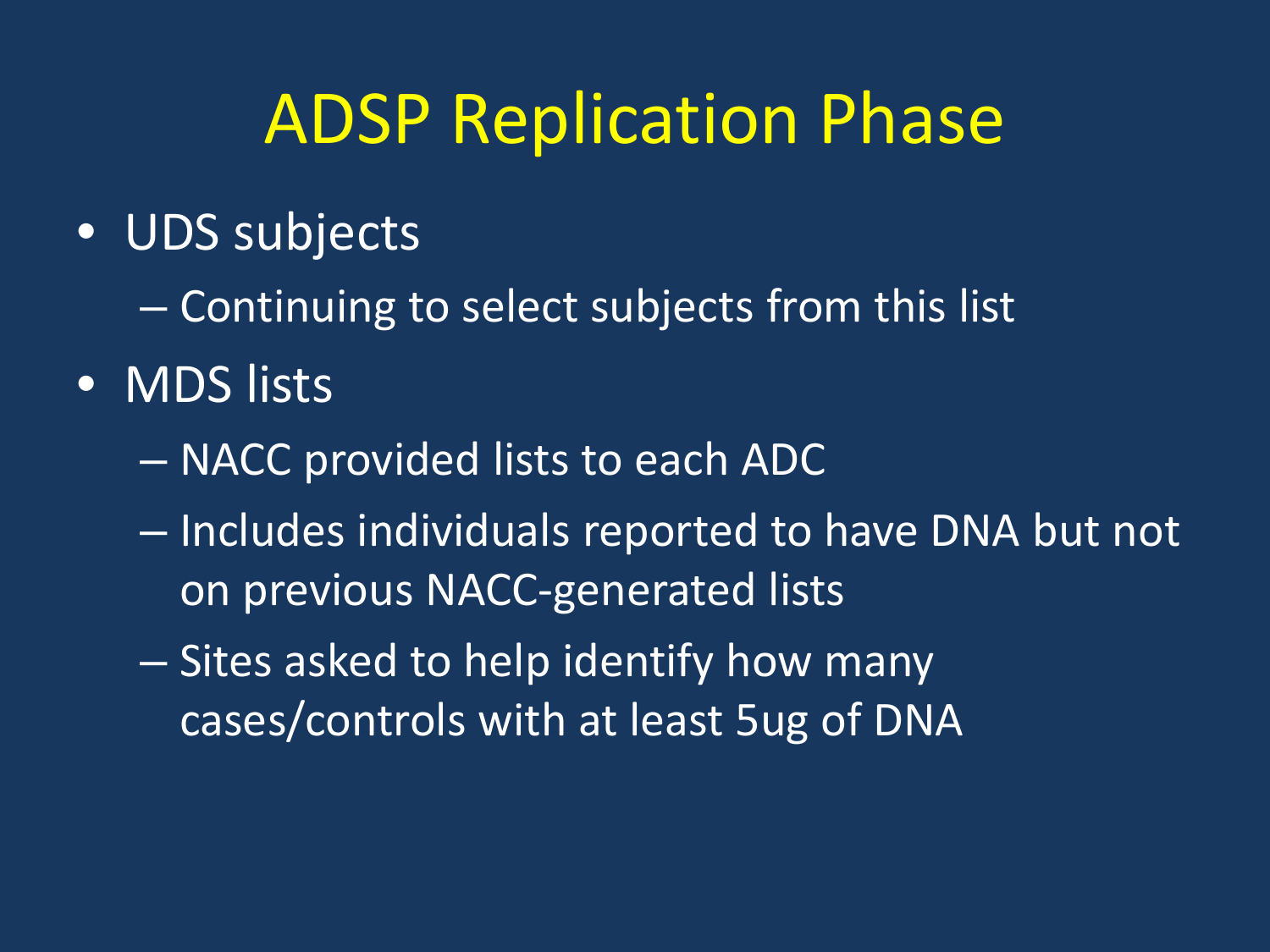### ADSP Replication Phase Timeline